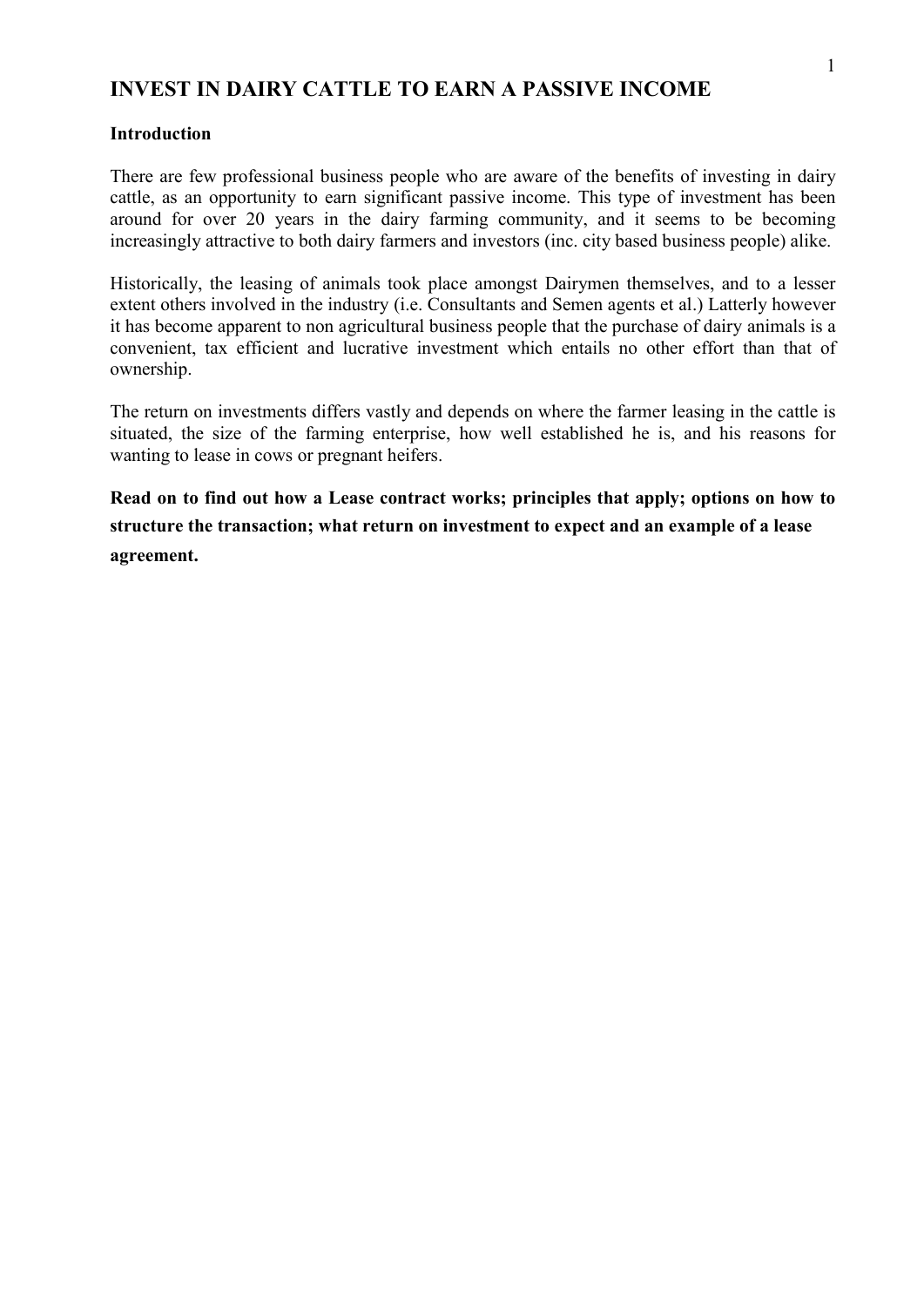## **The reasons an INVESTOR would lease OUT dairy cattle**

A Dairy Farmer (also an INVESTOR) leasing out some dairy cattle would typically be financially comfortable and secure, but over-stocked and unable to buy another suitable and proximate dairy farm (availability a big factor). Other farmers in a similar situation would prefer to sell their surplus stock and invest outside of Agriculture.

Non Farmer INVESTORS have the opportunity of purchasing cattle (from the above Dairy Farmers) to Lease OUT to Dairymen who have the need for numbers, but not the capital to purchase the stock

## **Reasons why a Dairy Farmer would lease IN dairy cattle**

Dairy farmers leasing in dairy cattle could either be well established but need to quickly grow numbers to benefit from the economies of scale, or where a beginner farmer needs to apply scarce capital to infrastructural development, with the leased cows providing the income and some capital growth (in calves born), whilst at the same time bearing the risk of any mortalities. By doing this, available capital is used for plant and other fixed improvements. The leasing of Capital is then rather similar to an HP on the cattle with subtle and important differences, depending on the lease terms which can be more flexible than were the money to be accessed from a bank.

## **Advantages of being an INVESTOR**

The role of the investor (buying in and leasing out dairy cattle) is an important one in the whole equation. Apart from earning a significant passive income, where the capital investment is growing at an agreed rate, this type of investment also has tax advantages. The capital investment is secured in the sense that the original number of animals is owed back to the Investor at the agreed value, irrespective of any mortalities.

## **How to find dairy cattle to lease out.**

A person not acquainted with the dairy industry who wishes to buy dairy cattle for investment purposes, would require the services of a reputable and knowledgeable Dairy Cattle Broker to ensure appropriate value for money animals.

The Broker would make sure that the cattle are from a well managed farm where proper Veterinary protocols are in place. He would also do a valuation of the cattle and be of assistance in drawing up a contract between the two parties namely the investor (Lessor) and the dairy farmer (Lessee).

## **Some principles to take note of when investing in dairy cattle**

Investment contracts, better known as lease contracts, are usually for between 3 and 5 years with the following options:

- To renew the contract for another term.
- The Lessee buys the cattle at a price agreed in the original contract.
- The Lessee returns the same number of cattle of equivalent quality and pregnancy status to the Lessor.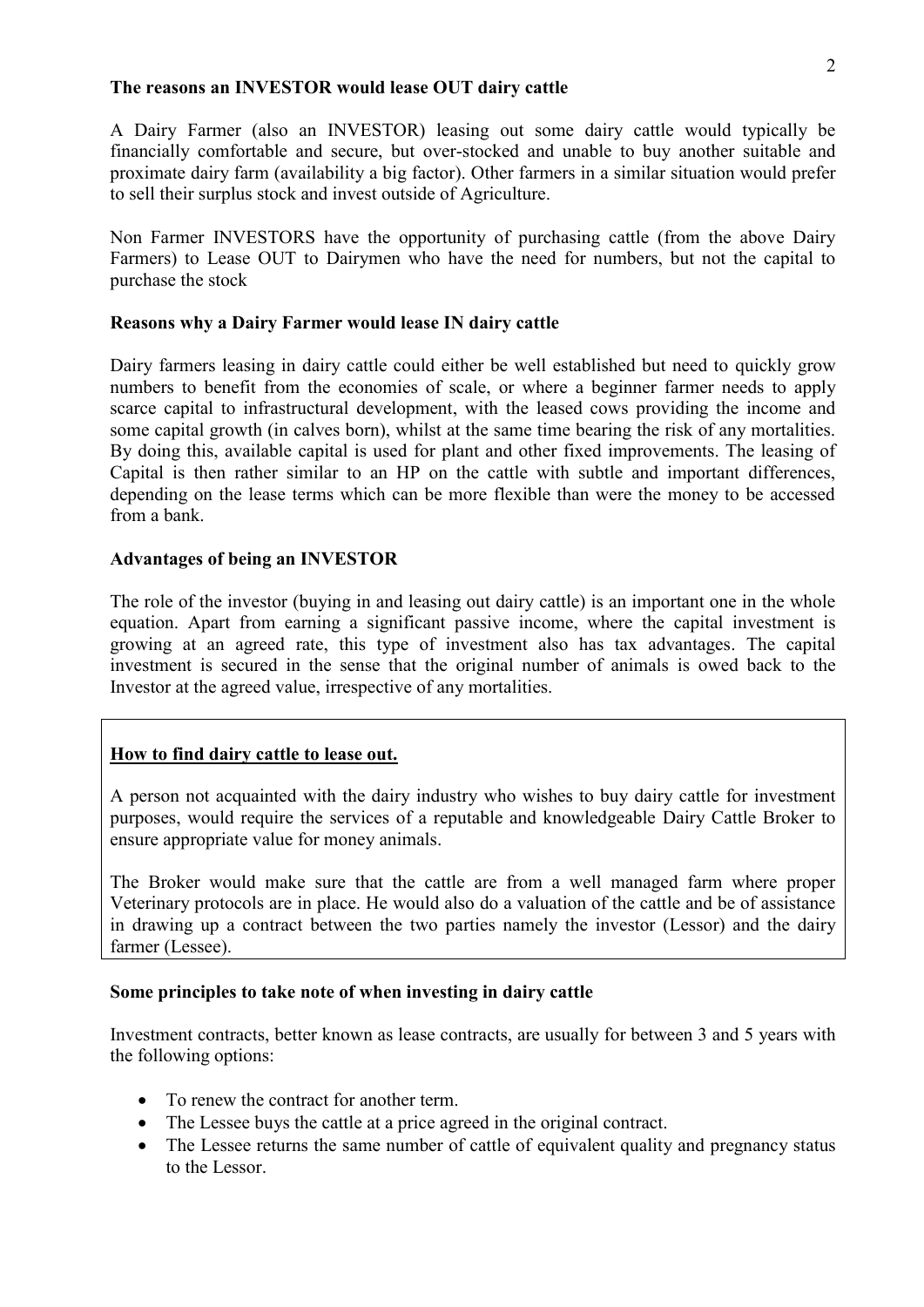- The Investor sells the cattle to someone else, or places them elsewhere.
- Instead of receiving monthly payments, let the number of cattle grow at an agreed upon rate.

The Investor and Lessee should decide on the above matter at least 6 months before the end of the contract period.

Another important point is that the ownership of the original animals, or replacement animals, is acknowledged as belonging to the Investor (Lessor), and cannot be part of the Lessee's asset base or estate. It is recommended that the original animals be identifiable by means of the unique colour markings, photos, Tattoos and to a lesser extent, micro chips, electronic tags or visual tags. A current inventory of the animals should be available to the Lessor at any time with mortality or disposal reasons given.

## **Ways to structure the investment contract and returns that can be expected**

The following methods are currently used in the leasing market and might be of assistance:

• An Investor (Lessor) can expect a return on investment of at least 2% above the prime lending rate, based on the value of the animals. For example: if an Investor bought animals for R10 000 each while the prime rate is 10% and the Lessor pays 12%, he would get R10 000 x 12% / 12 months = R100 +VAT per animal per month. All payments are on a specific date of each month on receiving a tax invoice. Payments usually commence one month after the heifers have calved. Returns on investment can be substantially higher, depending on the production systems and management capabilities of the Lessees.

It is recommended that the monthly payments increase annually by 5-7 % depending on the quality of the animals and farming operation. Alternatively the value of the animals should increase annually by 5-7% to avoid having to revalue the animals during or at the end of the contract term.

- Another option is to actually link the percentage payable monthly, to the prime rate. The income will thus fluctuate as the prime rate fluctuates.
- A popular option is that the Lessee pays an amount equal to the base price value of  $1.5 -$ 3 litres of milk per cow per day. Should he receive R3.00 per litre for his milk and offer 2 litres, he would pay R3.00 x 2 litres x 30 days = R180.00 +VAT per cow per month. In this instance the Lessee must send the Investor his monthly milk statement as received from his milk buyer, as the price paid for milk differs from buyer to buyer and also fluctuates during the course of the year.
- Where an Investor buys a herd comprising cows in different lactations and stages of lactation and then leases them out, it is recommended that the animals be equated to pregnant heifers in the contract. The formula below is an example of a way to establish the pregnant heifers equivalent to be returned at the end of the contract period: (At the same time a value should be placed on these heifers in case the Investor and Lessee agree that no heifers be given back but rather the monetary value.) Contact the author of this article on the formula used to determine an animal's value.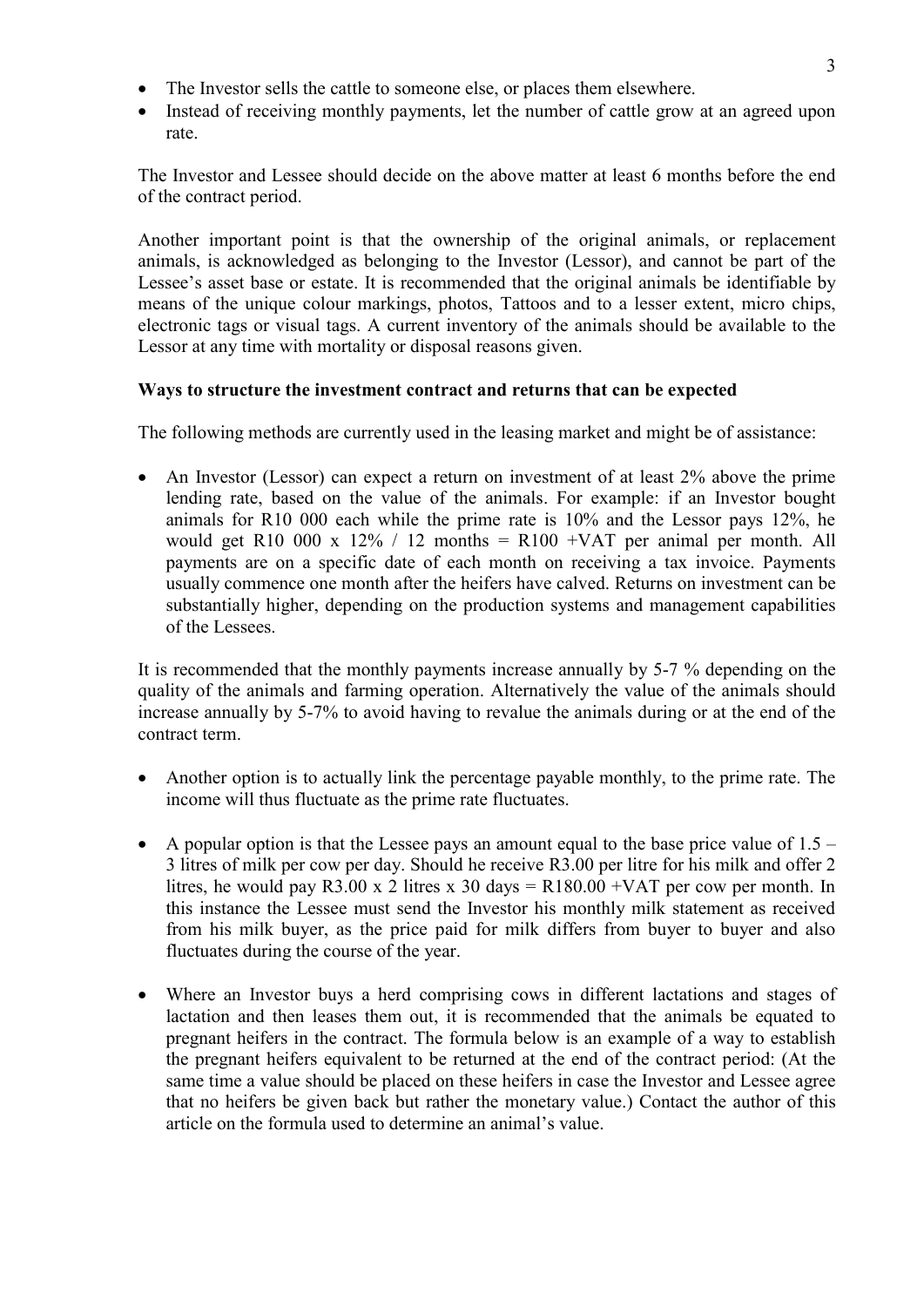| <b>Cow lactation number:</b>                       | <b>Equated to pregnant heifers as</b><br>percentage: |
|----------------------------------------------------|------------------------------------------------------|
| In calf heifers and 1 <sup>st</sup> lactation cows | 100%                                                 |
| $2nd$ lactation cows                               | 92%                                                  |
| 3rd lactation cows                                 | 84%                                                  |
| $4th$ lactation cows                               | 76%                                                  |
| $5th$ lactation cows                               | 68%                                                  |
| $6th$ lactation cows                               | 60%                                                  |
| $7th$ lactation cows                               | 52%                                                  |
| $8^{th}$<br>lactation cows                         | 45%                                                  |

If no monthly payments involved, the heifer herd should escalate (grow) by  $5 - 7\%$  per annum (compounded).

In the case of a herd, all animals that had calved at least once, should be leased out with a clean bill of health as regards the udder status.

Should monthly payments be preferred, it should be based on the value of the cows and not the heifers as in the equation. In this case the investment contract should not be less than 5 years.

## **Available dairy breeds in South Africa**

As in most parts of the world, the Holstein breed is the most popular and used more for investment purposes. In some parts of South Africa the Holstein is known as Friesland, although the Friesland is a different strain, it is not a different breed.

However in South Africa, the Friesland was registered as a breed on its own (scientifically wrong) in 2004. There are however very few typical Frieslands left in the country. They are the type that originated from the old FRS and NRS in Holland. There are also a few British Friesians in South Africa.

The second most popular breed is the Jersey along with Holstein x Jerseys crosses.

Other breeds are Ayrshire, Guernsey, Swedish Red, Dairy – and Brown Swiss, Montbeliard and Simentaler (Simmental). These are in the minority and not easy to find for investment purposes.

## **Following is an example of a lease agreement.**

Compiled by: Gerrie du Preez Updated: June 2011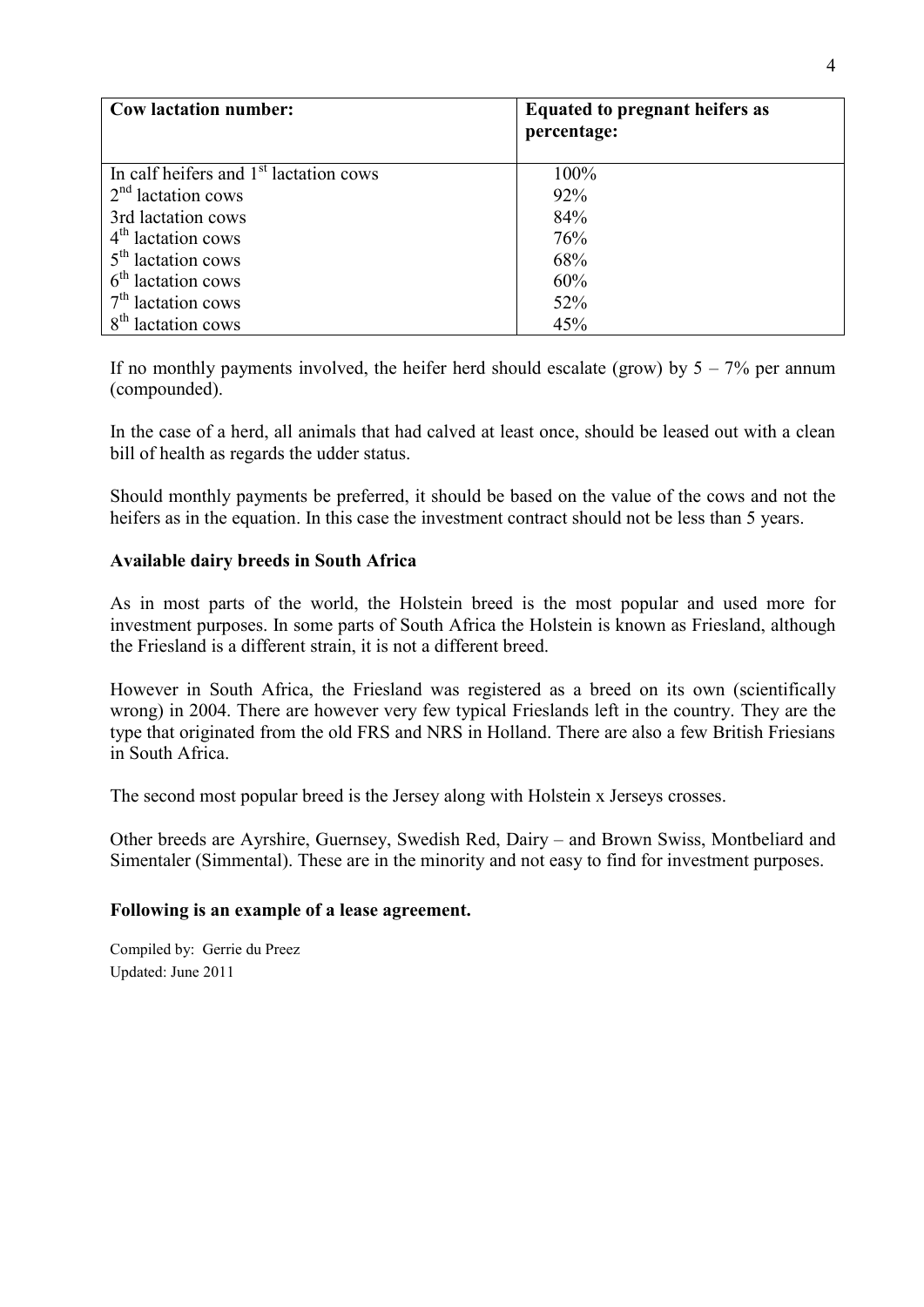# **AGREEMENT OF LEASE**

# **MEMORANDUM OF AGREEMENT OF LEASE BETWEEN**

…………………………………………………………………..

**(hereinafter referred to as "the LESSOR") of the one part;**

# **AND**

…………………………………………………………..

**(hereinafter referred to as "the LESSEE") of the other part**

# **NOW THEREFORE THESE PRESENTS WITNESS:**

1. The parties to this agreement are:

| Lessor: $\dots \dots \dots \dots \dots \dots \dots \dots \dots \dots \dots$ |
|-----------------------------------------------------------------------------|
|                                                                             |
|                                                                             |
|                                                                             |
| Bank details:                                                               |
|                                                                             |
|                                                                             |
|                                                                             |
|                                                                             |
|                                                                             |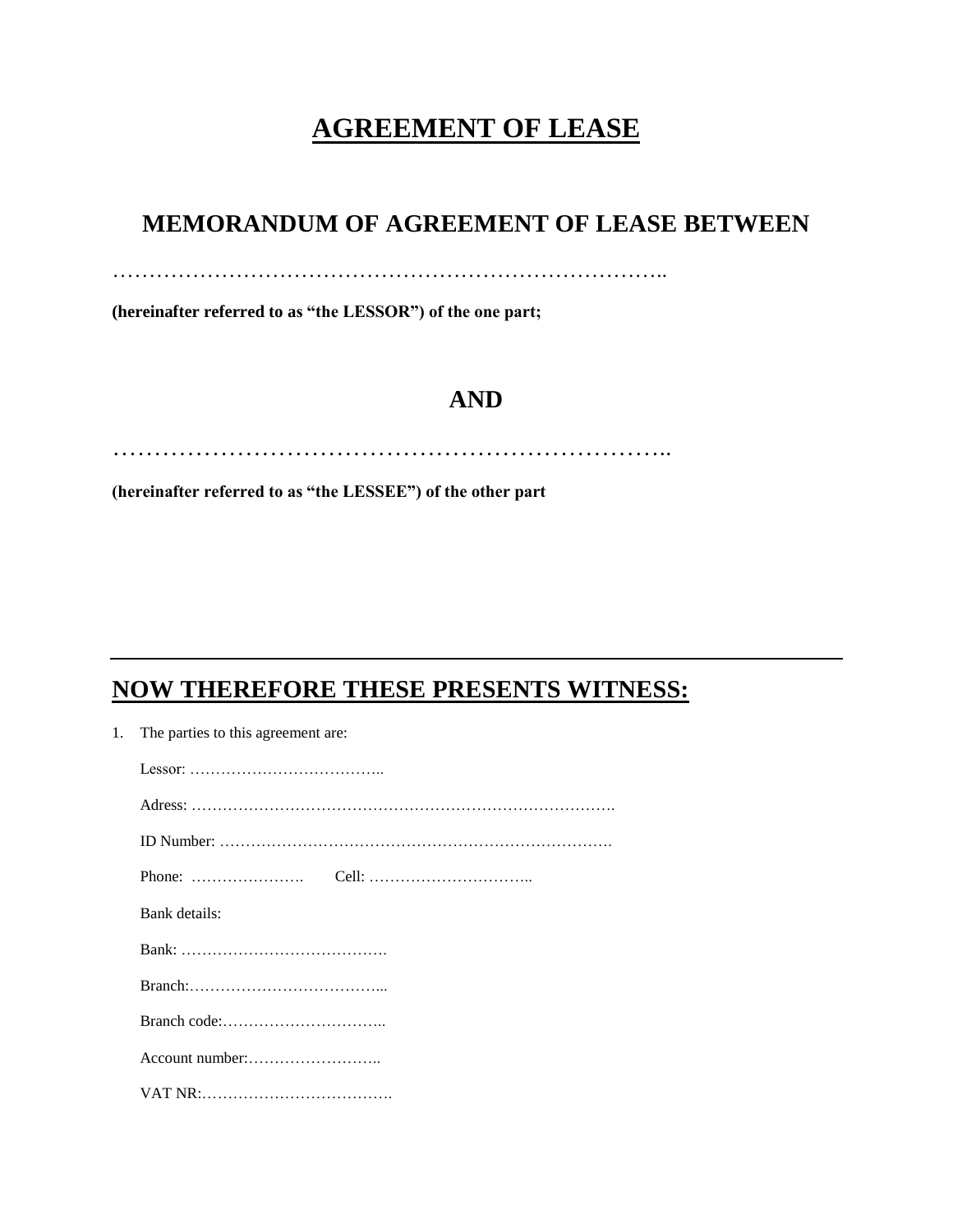#### AND

| ID Number: $\dots \dots \dots \dots \dots \dots \dots \dots \dots \dots$ |
|--------------------------------------------------------------------------|
|                                                                          |
|                                                                          |
|                                                                          |
|                                                                          |

- 2. The Lessor hereby leases to the Lessee who hires from the Lessor **(number) 6 – 8 months pregnant Holstein heifers** described in the attached schedule hereunto annexed marked "A" in good and sound condition.
- 3. The agreed value of the livestock at the commencement of this Lease is calculated at **(R????)** per animal plus VAT.
- 4. The Lease shall be for a period of **THREE (3)** years commencing on **1 …… 2011** and terminating on **31 …… 2014**. For the duration of this lease, all cows are to remain on the farm **…………...**
- 5. Payment by the Lessee to the Lessor will be no later than the **15th of each month**, on receiving an invoice from the Lessor. The first payment to be on **15 (???) 2011** which is calculated as follows: **R….. x (???)= R????? x ???% / 12months = R????? per month.**
- 6. The Lessee shall at all times maintain the animals in a healthy and sound condition, under his personal supervision. The cost of so doing shall be for the Lessee's account. The Lessor or his representative shall at any reasonable time have the right to examine the livestock.
- 7. In the event of the death of any of the animals while in the possession of the Lessee, an animal of similar stature, breed, age and value shall be substituted for the dead animal by the Lessee and marked accordingly. It is expressly recorded that on possession of the animals the total risk thereto passes to the Lessee, not withstanding ownership remaining vested in the Lessor.
- 8. Upon termination of this Lease the Lessee shall return to the Lessor heifers of similar type and quality to those hired at the start of this agreement, certified  $6 - 8$  months in calf to a Holstein bull.
- 9. The ownership of the livestock hereby leased shall remain vested in the Lessor and shall not pass to the Lessee.
- 10. The Lessee shall be entitled to retain as his own property the progeny of the said livestock.
- 11. The Lessee shall have no right whatsoever to cede his rights under this Agreement of Lease unless previous written agreement shall have been given by the Lessor to the Lessee in this regard.
- 12. In the event of non-payment of rent or any portion thereof on the due date, or of the breach of any other condition of this Lease, the Lessor shall have the right forthwith to cancel this Lease by registered letter addressed to the Lessee at …………………., which address the Lessee hereby accepts as his domicilium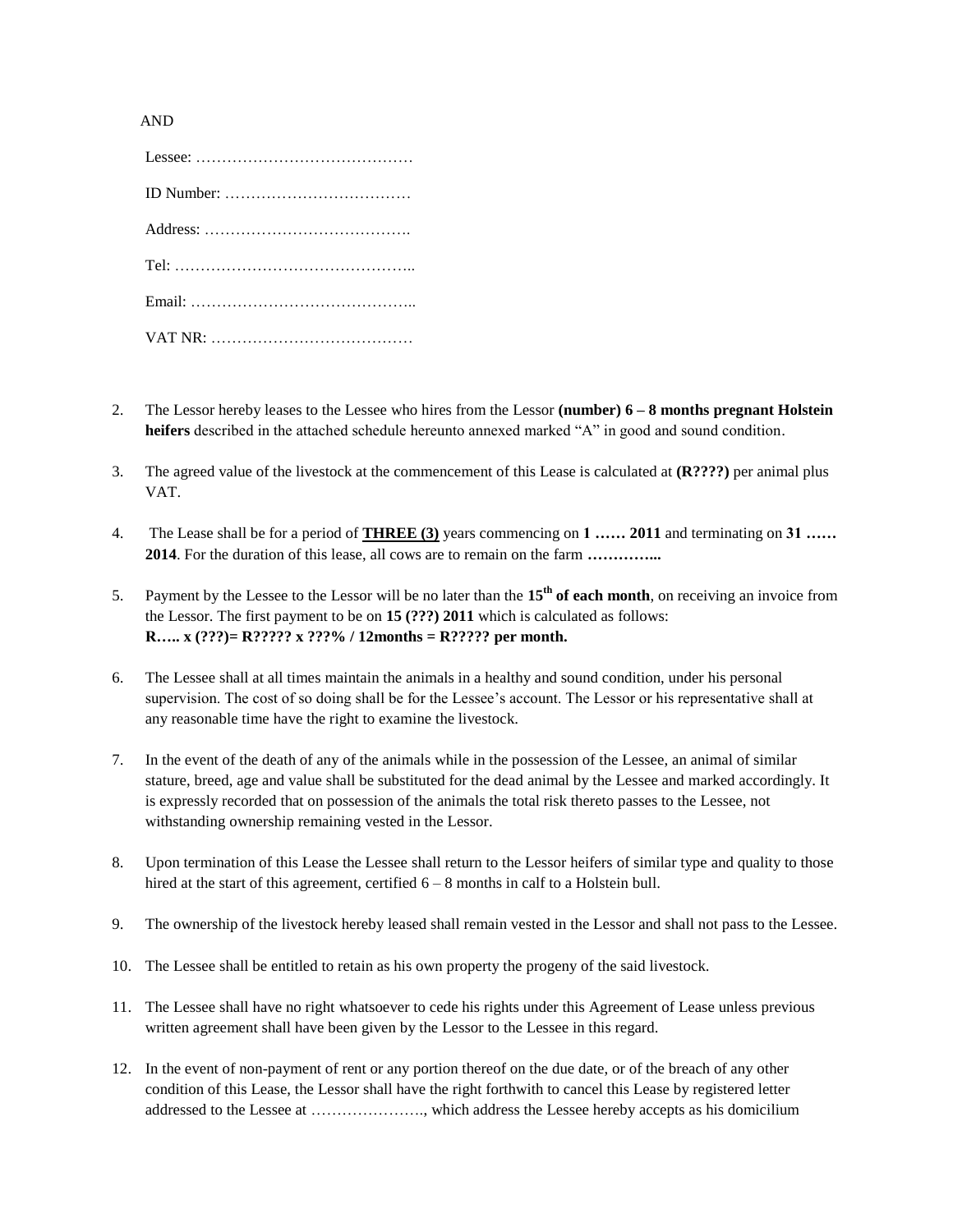citandi et executandi and further to re-take possession of the livestock hereby leased without prejudice to any claim which the Lessor may have against the Lessee for any rent already due, or for any other damages that the Lessor may have suffered as a result of the termination of the lease, or non-fulfilment of conditions for the Lessee.

- 13. The parties agree that during the currency of this Lease the Lessee shall have the right to sell the livestock hereby leased as age of the livestock and marketing circumstances dictate, provided however that the number of livestock on hand shall never be less than **ONE HUNDRED PERCENTUM (100%)** of the total.
- 14. Should any dispute arise out of the contract between the parties hereto or any claim arise, the parties agree that the same shall be decided through arbitration by an arbitrator to be mutually appointed by them, who shall be the General Manager of the SA Holstein Society or his nominee, or a legal practitioner if the dispute relates to the interpretation of this contract. The Arbitrator's decision and any award made shall be final and binding on the parties who agree that any award made shall be enforceable as an award under the Arbitration Act and may on the application of any party be made an Order of Court and enforced as much under the provision of Act 42 of 1965, as amended.
- 15. The parties agree that in the event that any animals are to be re-leased, the Lessee is granted a first option to release such animals.
- 16. The Lessor hereby grants the Lessee first option to purchase the animals referred to in this Lease agreement should the Lessor wish to sell any of the animals

**Dated at………………on this……… day of…………….. 2011**

### **AS WITNESSES:**

**1. ……………………………………………….**

### **LESSOR:**

**2. ……………………………………………….**